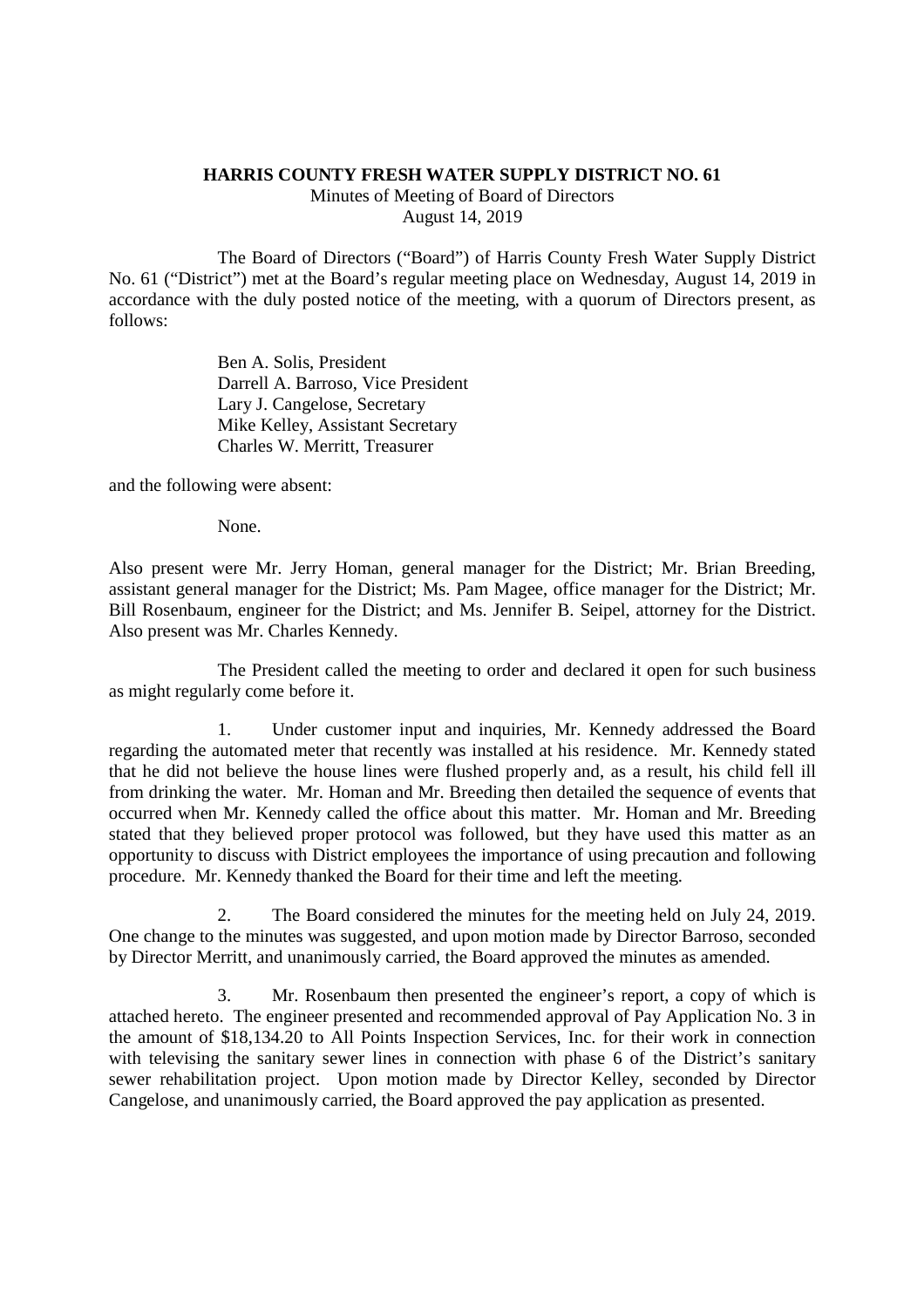After further review, upon motion made by Director Barroso, seconded by Director Merritt, and unanimously carried, the Board approved the engineer's report as presented.

4. The Board considered payment of the general fund bills. After review, upon motion made by Director Merritt, seconded by Director Cangelose, and unanimously carried, the Board approved payment of the general fund bills as presented.

5. The Board considered the utility commitment for Northwest Crossing Industrial Park. The engineer confirmed that the District has the capacity to serve the tract, which is within the boundaries of the District. Upon motion by Director Barroso, seconded by Director Cangelose, and unanimously carried, the Board approved the utility commitment and annexation agreement as presented.

6. Ms. Magee, Mr. Homan, and Mr. Breeding presented the management report. Ms. Magee presented the May SPA check from the City of Houston in the amount of \$90,620.57.

Mr. Breeding reported that installation of the automated meters continues.

Mr. Homan reported that he is continuing work on a recommendation to address issues with several District detention ponds.

Lastly, Mr. Homan reported that the recent Sherriff's Appreciation Day held at the District's administration building was a huge success. The Board expressed their satisfaction with the event.

Upon motion made by Director Barroso, seconded by Director Cangelose, and unanimously carried, the Board approved the management report as presented.

7. The Board discussed the North Harris County Regional Water Authority (the "Authority"). Several directors attended the last meeting of the Authority, at which they stated that the overall cost of the project has increased by \$400 million.

8. With respect to the Water Users Coalition (the "Coalition"), Mr. Homan reported that the Coalition's membership continues to grow.

9. The Board lastly considered items for the next Board meeting.

There being no further business to come before the Board, the meeting was adjourned.

**Secretary**